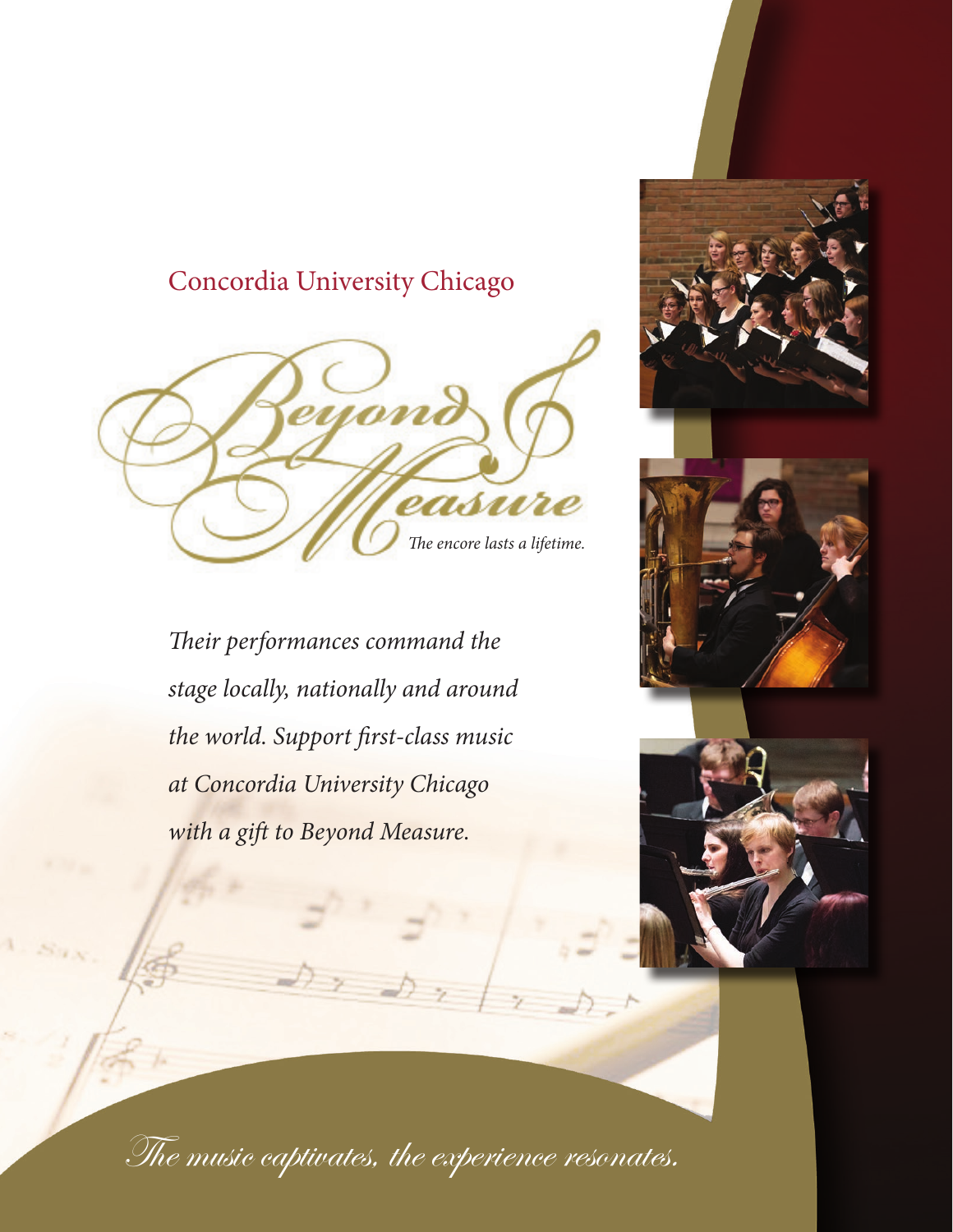

# *The encore lasts a lifetime*

Your gift to *Beyond Measure* will impact Concordia University Chicago students for their entire life. At the heart of Concordia-Chicago's mission is the formation of students for lives of service, centered in the Gospel, based in the Liberal Arts. Music is an essential component of this education and we strive to impact every student – challenging their mind, expanding their vision, and nurturing their soul through the transformative power of music.

Through *Beyond Measure*, you can help sustain and grow Concordia University Chicago's renowned study and performance atmosphere now and for generations of students. For \$30,000, your name will forever be linked to a performance position of your choosing. For \$150,000, your name will adorn an entire section.

# *An investment that will resound forever*

Your gift to *Beyond Measure* is a contribution to the endowment and an investment in the lives of students – a gift which changes lives. **Peter Stigdon '22**, Bachelor of Music, with a Director of Parish Music certificate, is grateful for the support of *Beyond Measure* donors. In a music scholarship thank you letter Peter wrote:

*"I give thanks to God for the blessing of my musical abilities, and I also give Him thanks for you. Your support has been an essential component of my education. Knowing that I am part of a legacy of great musicians, members of the Concordia community, and servants of Christ means more than I can express in words.* 

You have the opportunity to impact the life of a student just like Peter. Change a life today, tomorrow, and long after you are called to glory.



**Peter Stigdon '22**, pictured above playing harp. Major: Bachelor of Music, with a Director of Parish Music certificate.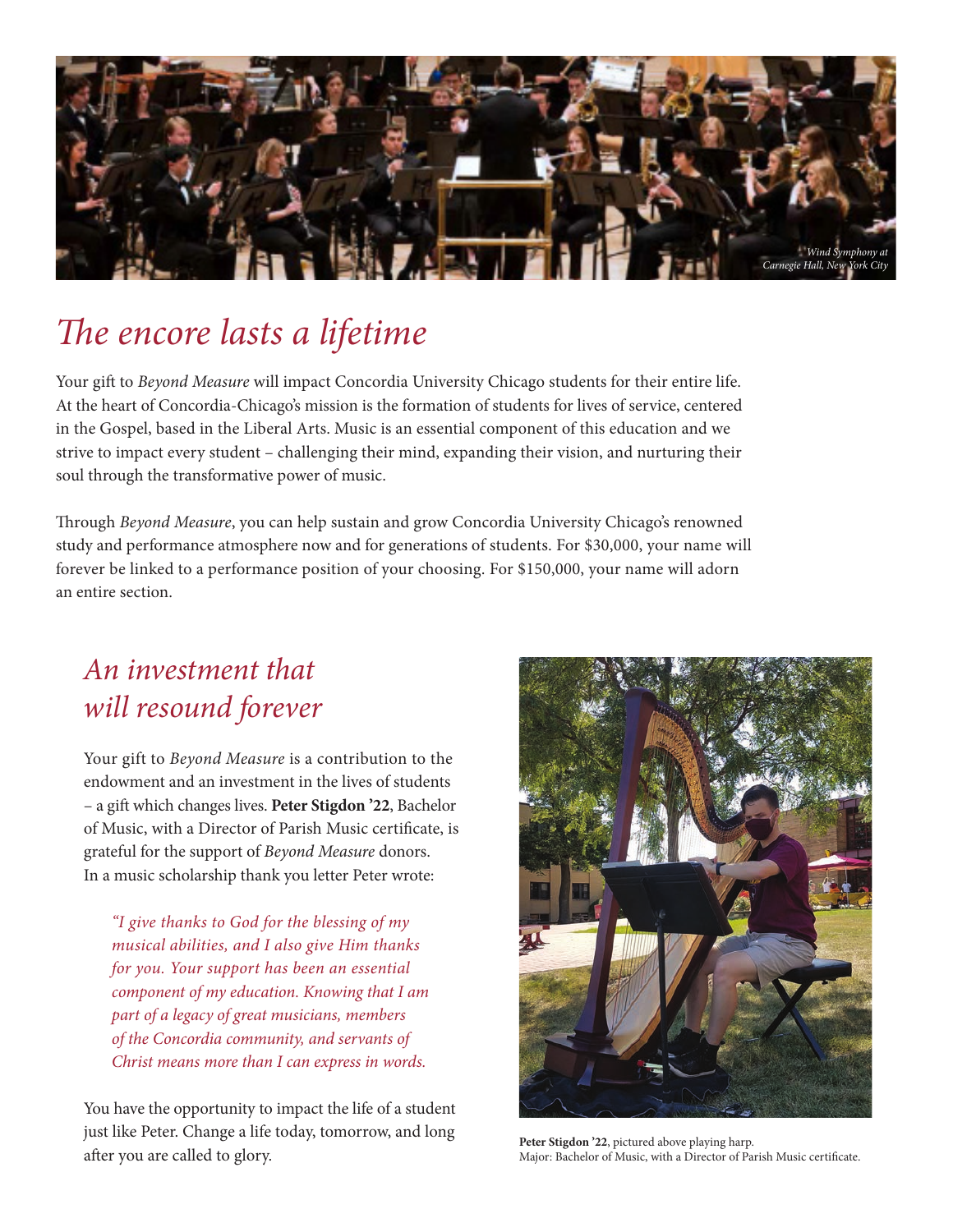



#### **A gift of \$30,000**

#### *Your Impact - Scholarship or Program*

- Named Scholarship annual support for one student Select from: choral, orchestral instrument, or wind instrument student
- Program Support Select from: The Kapelle, Chamber Orchestra, or Wind Symphony

#### *Acknowledgement*

• Opportunity for you to name a performance position, voice part or instrument

Example: John and Susan Smith "Beyond Measure" Endowment Impact: Provides program support to the Chamber Orchestra Acknowledgement: John and Susan Smith Cello

#### **A gift of \$150,000**

#### *Your Impact - Scholarship or Program*

- Named Scholarship annual support for five students Select from: choral, orchestral instrument, or wind instrument student
- Program Support Select from: The Kapelle, Chamber Orchestra, or Wind Symphony

#### *Acknowledgement*

• Opportunity for you to name an entire section Example: John and Susan Smith "Beyond Measure" Endowment Impact: Provides scholarships to Choral students as determined by the Music Faculty

Acknowledgement: John and Susan Smith Baritone Section



#### **How do I give?**

Concordia-Chicago offers several ways to create an endowment – from gifts of cash and stock to Charitable Gift Annuities and estate planning. **For more information, and to discuss your personalized option, talk to a philanthropy officer in the CUC Foundation Office at 866-448-3867.**